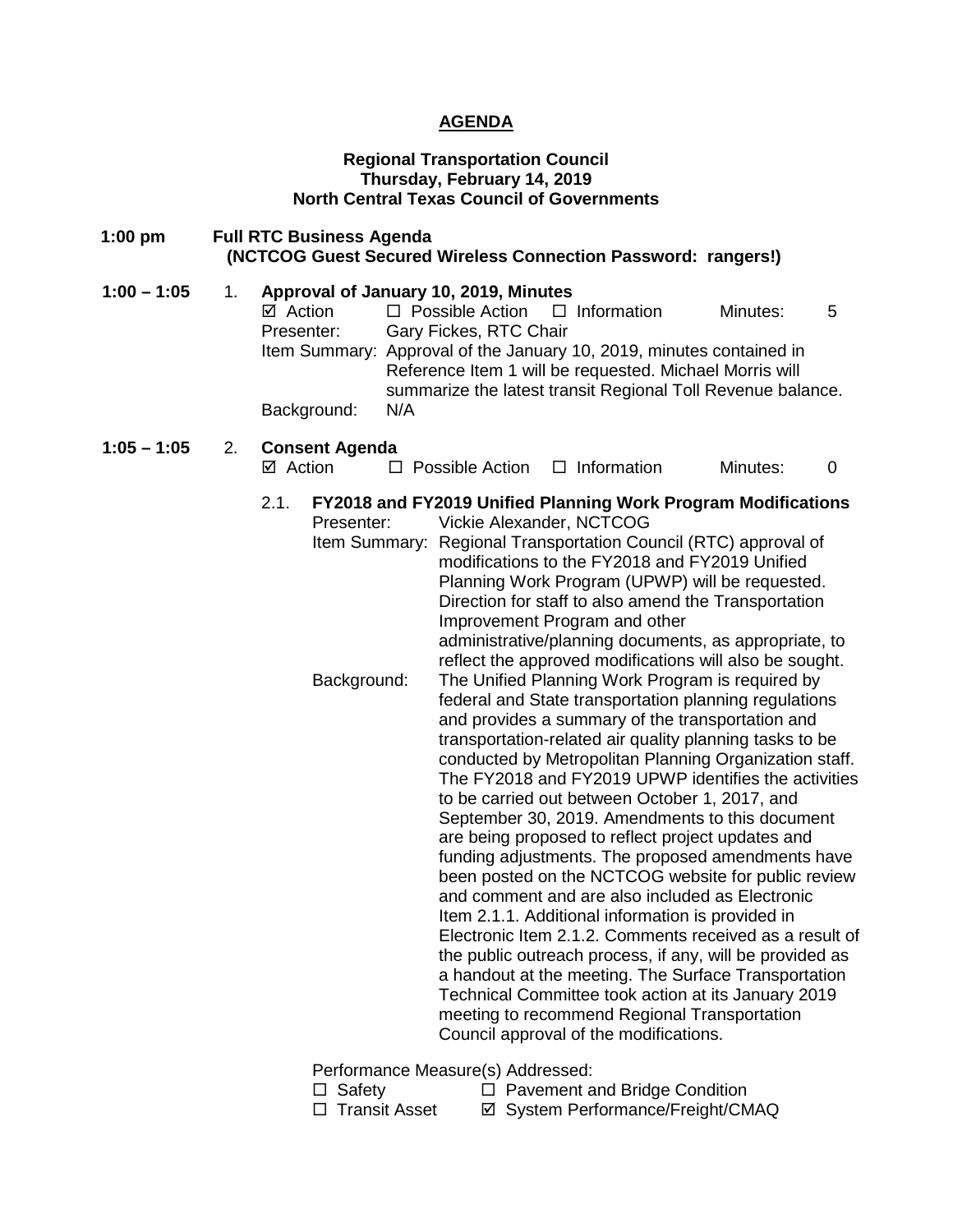# **1:05 – 1:20** 3. **Orientation to Agenda/Director of Transportation Report**

 $\Box$  Action  $\Box$  Possible Action  $\Box$  Information Minutes: 15 Presenter: Michael Morris, NCTCOG

- 1. Results of Financial Cash Flow Stress Test Due to Partial Federal Government Closure
- 2. Potential of September 12 Regional Transportation Council Meeting being Integrated with Irving Transportation Summit
- 3. US 75 Technology Lanes
- 4. Pete Kamp and Marcus Knight Join the North Texas Tollway Authority Board of Directors
- 5. Regional Energy Survey (Electronic Item 3.1)
- 6. Air Quality Funding Opportunities for Vehicles [\(www.nctcog.org/trans/quality/air/funding-and-resources/fundingvehicle\)](http://www.nctcog.org/trans/quality/air/funding-and-resources/fundingvehicle)
- 7. Dallas-Fort Worth Clean Cities Events [\(www.dfwcleancities.org/dfw-clean](http://www.dfwcleancities.org/dfw-clean-cities-meetings)[cities-meetings\)](http://www.dfwcleancities.org/dfw-clean-cities-meetings)
- 8. Dallas-Fort Worth Clean Cities Annual Survey Deadline, February 15, 2019 [\(www.dfwcleancities.org/annualreport\)](http://www.dfwcleancities.org/annualreport)
- 9. Celebrating Leadership in Development Excellence Awards Applications Launched February 4, 2019 (Electronic Item 3.2)
- 10. East/West Equity Update (Electronic Item 3.3)
- 11. High-Occupancy Vehicle Subsidy Report (Electronic Item 3.4)
- 12. January Online Comment Opportunity Minutes (Electronic Item 3.5)
- 13. February Public Meeting Notice (Electronic Item 3.6)
- 14. Public Comments Report (Electronic Item 3.7)
- 15. Recent Correspondence (Electronic Item 3.8)
- 16. Recent News Articles (Electronic Item 3.9)
- 17. Recent Press Releases (Electronic Item 3.10)
- 18. Transportation Partners Progress Reports

**1:20 – 1:30** 4. **Performance Measures Setting: Roadway Safety and Transit Asset Management Targets for 2019-2022**

 $\boxtimes$  Action  $\Box$  Possible Action  $\Box$  Information Minutes: 10 Presenters: Sonya Landrum and Shannon Stevenson, NCTCOG Item Summary: Staff will request the Regional Transportation Council (RTC) reaffirm support of the 2018 Roadway Safety and Transit Asset Management performance targets and establish 2019-2022 performance targets. These goals are consistent with the Roadway Safety performance measures transmitted by the Texas Department of Transportation. The federally required Roadway Safety targets are focused on reducing serious injuries and fatalities for motorized and non-motorized travelers. Transit Asset Management targets are focused on ensuring that public transportation vehicles, rail lines, and other capital assets are in a state of good repair. Background: In December 2015, the Fixing America's Surface Transportation (FAST) Act was signed into law. The FAST Act requires certain performance measures be included in the long-range metropolitan transportation planning process. These measures were established by a series of four

rulemakings: Safety, Infrastructure Condition, System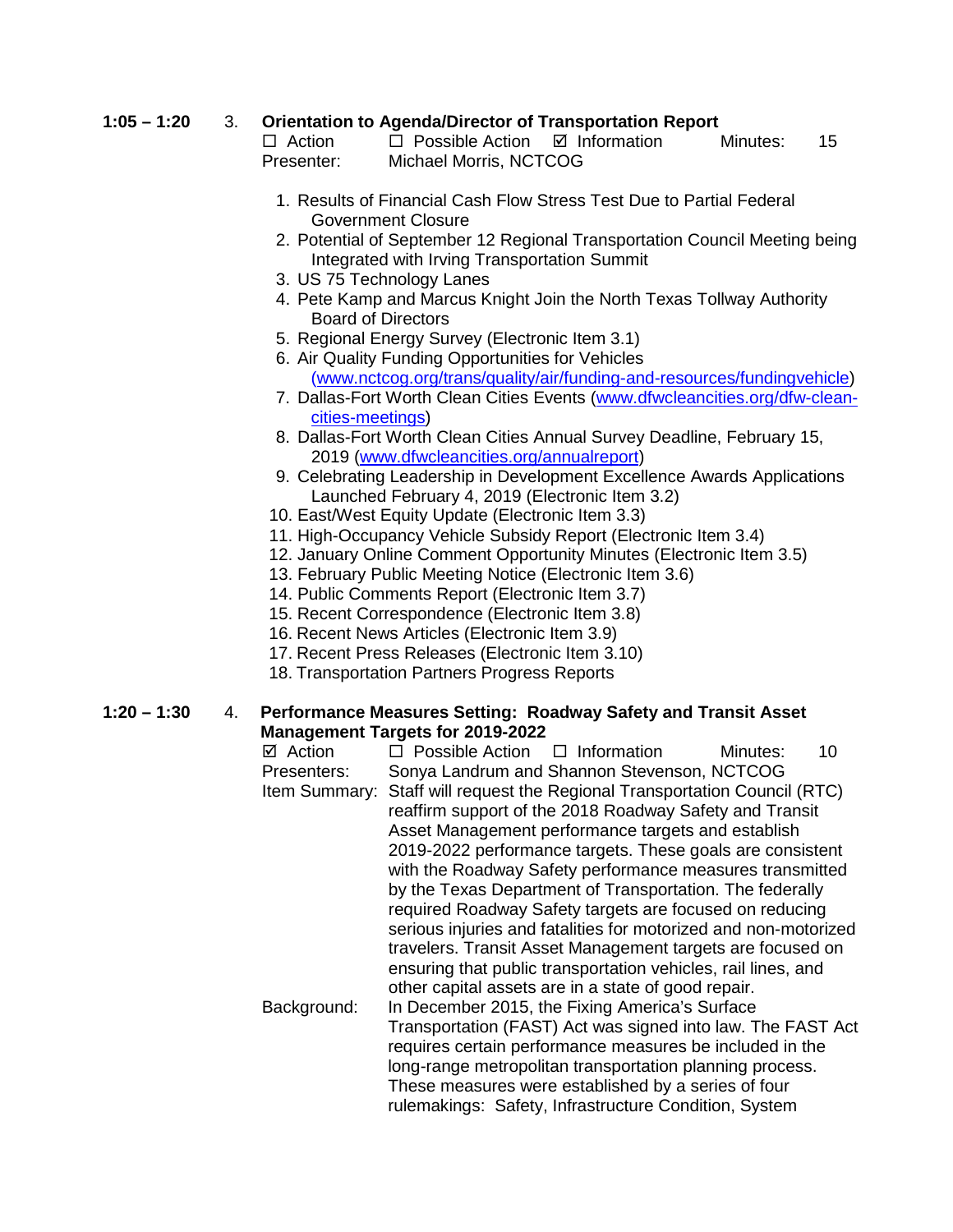Performance/Freight/Congestion Mitigation and Air Quality, and Transit Asset Management. In December 2017, the RTC adopted 2018 targets for Roadway Safety and Transit Asset Management performance measures. In November 2018, the RTC adopted the targets for Infrastructure Condition and System Performance/Freight/Congestion Mitigation and Air Quality required measures.

As the Metropolitan Planning Organization for the North Central Texas region, the RTC is required to set targets annually for Roadway Safety and Transit Asset Management. These targets will be used to track and report on the region's performance through existing documents such as the Metropolitan Transportation Plan, the Transportation Improvement Program, and the State of the Region report.

Reference Item 4.1 includes a copy of the RTC support resolution for the Safety performance targets. Reference Item 4.2 includes a copy of the RTC support resolution for the Transit Asset Management performance targets. Additional details can be found in Electronic Item 4.3.

## Performance Measure(s) Addressed:

| ⊠ Safety        | $\Box$ Pavement and Bridge Condition |
|-----------------|--------------------------------------|
| ☑ Transit Asset | ☑ System Performance/Freight/CMAQ    |

# **1:30 – 1:40** 5. **2019 Infrastructure for Rebuilding America Discretionary Grant Program**   $\Box$  Possible Action  $\Box$  Information Minutes: 10

Presenters: Jeff Neal and Jeff Hathcock, NCTCOG Item Summary: Staff will request Regional Transportation Council (RTC) approval of projects to be submitted for award consideration in the Fiscal Year (FY) 2019 Infrastructure for Rebuilding America (INFRA) Discretionary Grant Program for highway and freight projects of national and regional significance. Projects recommended have project need, early timeframe constructability, and a strategic construction phasing. Background: In December 2018, the United States Department of Transportation (US DOT) announced the solicitation of project applications for the 2019 INFRA Discretionary Grant Program regarding surface transportation initiatives that have a significant impact on the nation, a region, or a metropolitan area. Electronic Item 5.1 is a copy of the Notice of Funding Opportunity that details the \$855-902.5 million discretionary

grant program for FY2019, as well as the application requirements. Applications are due to the US DOT by March 4, 2019.

Reduced timing between the solicitation announcement and submittal deadline did not enable an opportunity to present this item for information purposes during the January 2019 RTC meeting. A program overview, list of possible project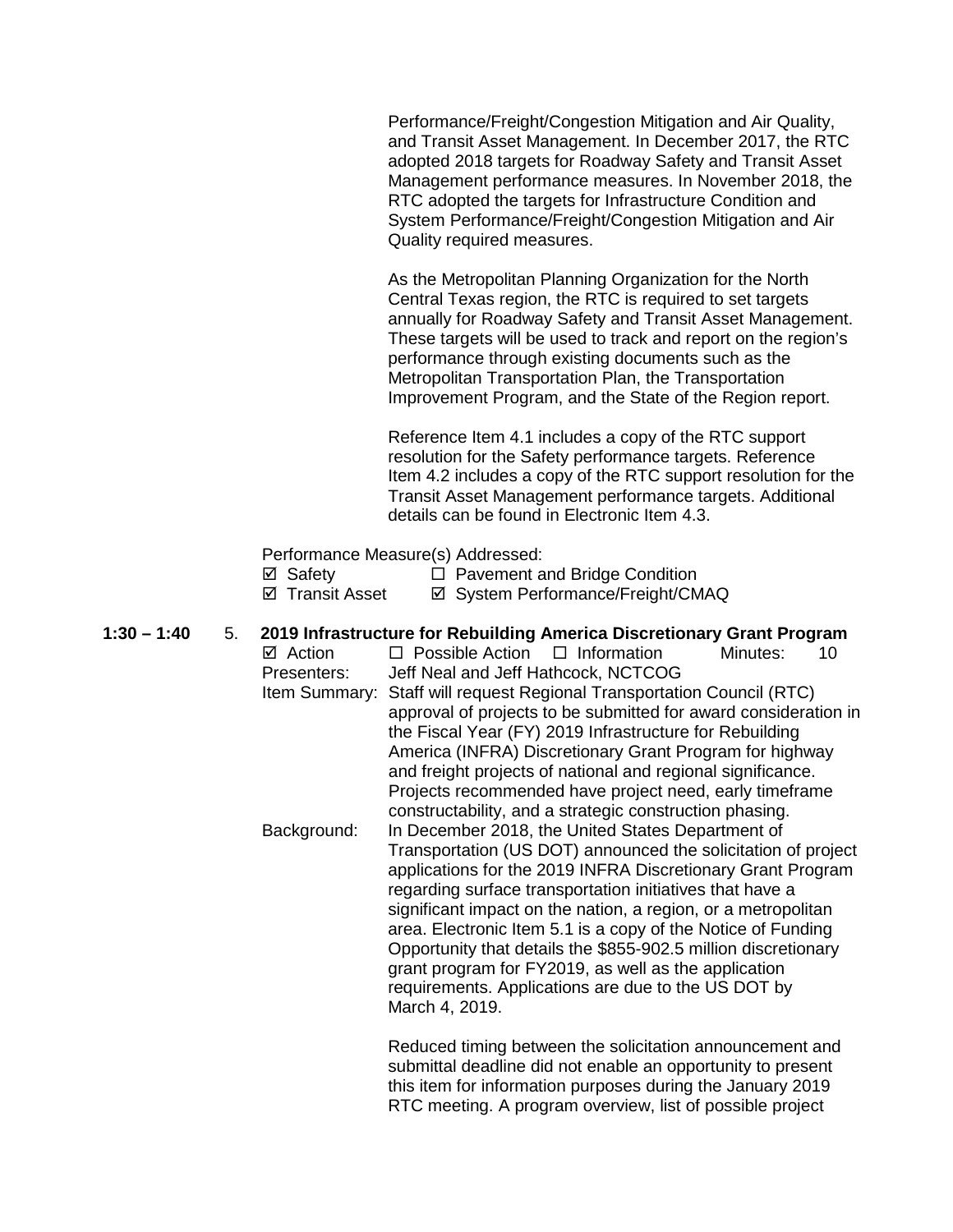candidates, and methodology for consideration was presented to the Surface Transportation Technical Committee for information purposes during its January 2019 meeting. The presentation is included in Electronic Item 5.2.

Performance Measure(s) Addressed:

|     | □ Safety |  |  |  |  | $\Box$ Pavement and Bridge Condition |  |  |  |
|-----|----------|--|--|--|--|--------------------------------------|--|--|--|
| ___ |          |  |  |  |  |                                      |  |  |  |

 $\Box$  Transit Asset  $\Box$  System Performance/Freight/CMAQ

**1:40 – 1:50** 6. **Legislative Update**

| $-9.9$ .0.0 $\bullet$ $\bullet$ $\bullet$ $\bullet$ $\bullet$ |                                                |                                                                                     |          |    |
|---------------------------------------------------------------|------------------------------------------------|-------------------------------------------------------------------------------------|----------|----|
| $\Box$ Action                                                 | $\boxtimes$ Possible Action $\Box$ Information |                                                                                     | Minutes: | 10 |
| Presenter:                                                    | Rebekah Hernandez, NCTCOG                      |                                                                                     |          |    |
|                                                               |                                                | Item Summary: Staff will provide an update on federal and State legislative         |          |    |
|                                                               |                                                | actions related to transportation and air quality issues                            |          |    |
|                                                               | affecting the Dallas-Fort Worth area.          |                                                                                     |          |    |
| Background:                                                   |                                                | Transportation issues continue to be a focus for both the                           |          |    |
|                                                               |                                                | United States (US) Congress and the Texas Legislature. The                          |          |    |
|                                                               |                                                | 1 <sup>st</sup> session of the 116 <sup>th</sup> US Congress convened on January 3, |          |    |
|                                                               |                                                | 2019. The 86 <sup>th</sup> Texas Legislature convened on January 8,                 |          |    |
|                                                               |                                                | 2019. This item will allow staff to provide updates on key                          |          |    |
|                                                               |                                                | positions of the Regional Transportation Council and allow any                      |          |    |
|                                                               |                                                | additional positions to be taken, if necessary.                                     |          |    |
|                                                               |                                                |                                                                                     |          |    |

Performance Measure(s) Addressed:

| ⊠ Safety        | $\Box$ Pavement and Bridge Condition |
|-----------------|--------------------------------------|
| □ Transit Asset | ☑ System Performance/Freight/CMAQ    |

# **1:50 – 2:00** 7. **Unmanned Aircraft Systems Safety and Integration Task Force**

 $\Box$  Action  $\Box$  Possible Action  $\Box$  Information Minutes: 10 Presenter: Natalie Bettger, NCTCOG Item Summary: Staff will provide an overview of the North Central Texas Council of Governments (NCTCOG) Unmanned Aircraft Systems (UAS) Safety and Integration Task Force and Working Groups. Background: In October 2018, NCTCOG initiated a UAS Safety and Integration Task Force to mitigate reckless UAS operations and promote the acceleration of safe and efficient integration of UAS into the Dallas-Fort Worth regional airspace. This Task Force focuses on education, training, legislation, public awareness, strategic planning, and innovation. Both publicand private-sector partners participate on the Task Force, and Working Groups have been established to identify and recommend resolutions for issues and challenges. Additional information regarding the Task Force can be found at the [www.nctcog.org/trans/plan/aviation/uas.](http://www.nctcog.org/trans/plan/aviation/uas)

Performance Measure(s) Addressed:

| $\Box$ Safety        | $\Box$ Pavement and Bridge Condition            |
|----------------------|-------------------------------------------------|
| $\Box$ Troppit Appot | $\Box$ System Derformance $\Box$ Erejaht $\Box$ |

 $\Box$  Transit Asset  $\Box$  System Performance/Freight/CMAQ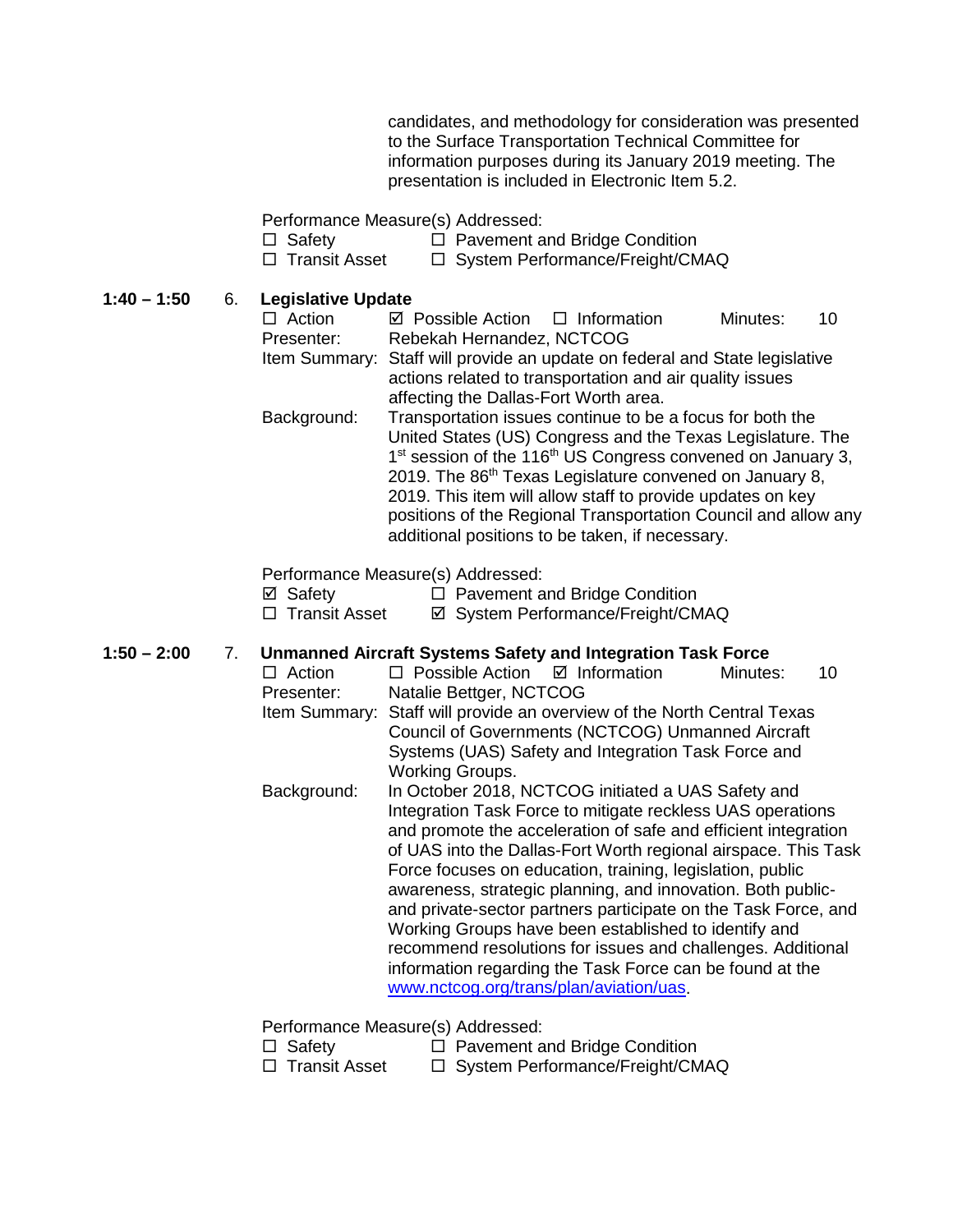## **2:00 – 2:10** 8. **Federal-State Partnership for State of Good Repair Program Grant**

 $\Box$  Action  $\Box$  Possible Action  $\Box$  Information Minutes: 10 Presenter: Shannon Stevenson, NCTCOG Item Summary: Staff will brief the Regional Transportation Council on the

funding opportunity for the Federal-State Partnership for State of Good Repair Program.

Background: In November 2018, the Federal Railroad Administration (FRA) announced the funding opportunity for the State of Good Repair, dedicated for capital projects across the United States to repair, replace, or rehabilitate qualified railroad assets to reduce the state of good repair backlog and improve intercity passenger rail performance. Electronic Item 8.1 is a copy of the Notice of Funding Opportunity that details the \$272.25 million in federal funds available, as well as project application requirements. Applications are due to the FRA by March 18, 2019. A program overview and possible project candidates will be discussed. More detailed information can be found in Electronic Item 8.2.

Performance Measure(s) Addressed:

- 
- <p>✓ Safety</p>\n<p>✓ Payment and Bridge Condition</p>\n<p>✓ Transform</p>\n<p>✓ System Performance/Freight/CN</p> **Ø System Performance/Freight/CMAQ**

## **2:10 – 2:20** 9. **Policy Position on Communication with Tribal Nations**

 $\Box$  Action  $\Box$  Possible Action  $\Box$  Information Minutes: 10 Presenter: Jeff Neal, NCTCOG Item Summary: Staff will provide information on a draft policy position to support communication with tribal nations. Background: Tribal nations have interests in North Central Texas. Infrastructure projects may alter or damage the integrity of sites with historical or current cultural importance. Disturbance of human remains is of particular concern for tribal nations. Infrastructure projects also could damage, destroy, or limit access to culturally significant natural resources. Tribal nations are interested in raising the Texas public's awareness of Native history and current issues and interests. Tribal nations also are interested in the welfare of their members who are living outside of currently recognized tribal territories. A substantial number of Native people have moved to Dallas-Fort Worth since the 1970s. Electronic Item 9.1 contains a presentation with background information. Electronic Item 9.2 contains the draft Regional Transportation Council Policy Position to Support Communication with Tribal Nations.

Performance Measure(s) Addressed:

- $\Box$  Safety  $\Box$  Pavement and Bridge Condition
- 
- $\Box$  Transit Asset  $\Box$  System Performance/Freight/CMAQ